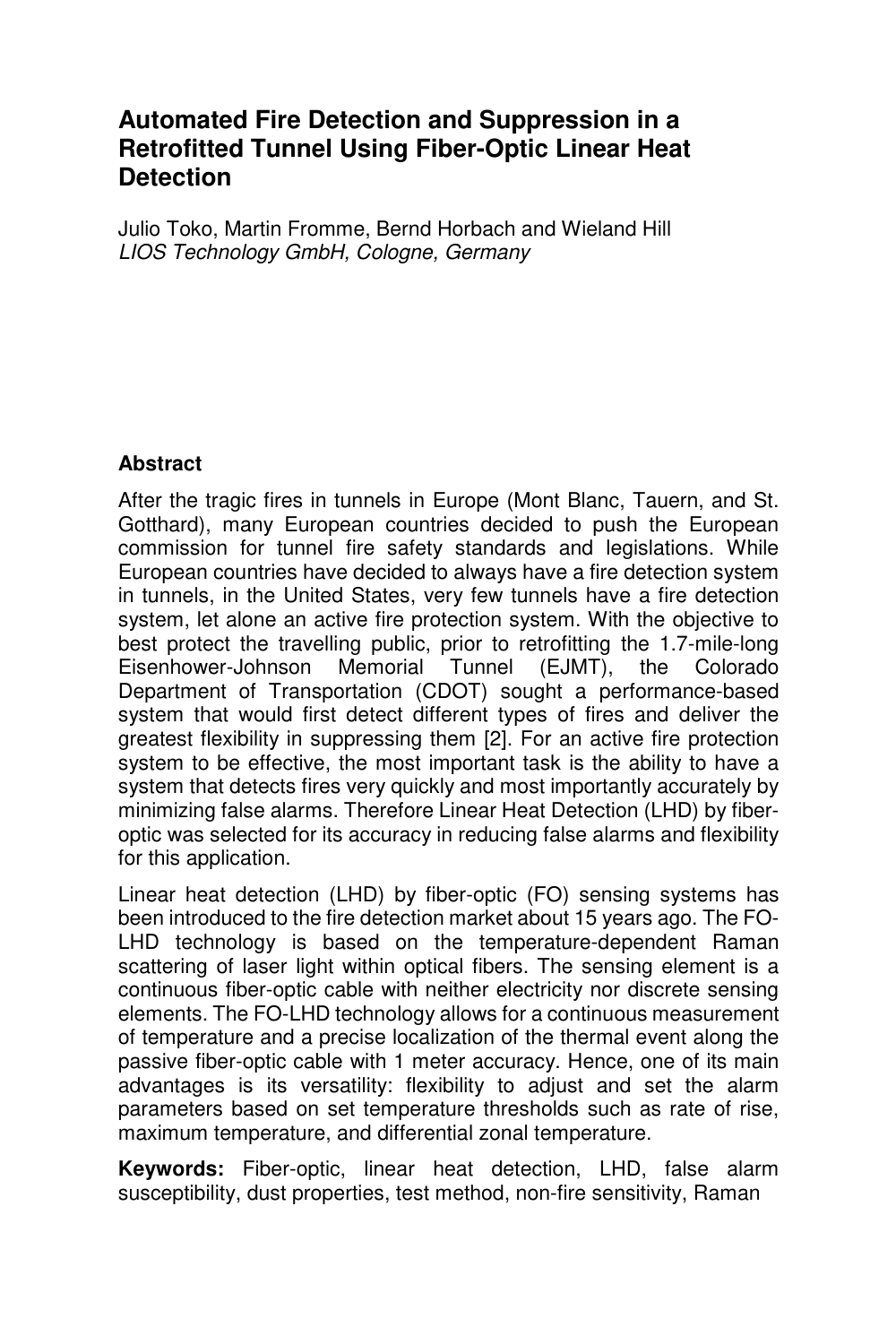## **Introduction**

For the EJMT, CDOT pursued a solution and a design that would be affordable and least impactful to the more than 30,000 vehicles that each day travel through the twin, 1.7-mile-long tunnels near the top of Loveland Pass, two of the highest elevation transportation tunnels in the world.

CDOT had specific design criteria for the active fire protection system. The system had to have the capability to

- Limit a fire with a growth rate of 20 MW per minute to 35 MW;
- To be integrated to the existing tunnel operation and monitoring system;
- Have very short zones (less than 100 feet) for the detection and the suppression;
- Operate two deluge systems (zones) simultaneously for a minimum of 60 minutes;
- Seamlessly blend with the current historic design of the tunnel.

CDOT wanted to perform a real test to ensure the active fire detection and protection system would be properly integrated to meet the above criteria.

The conventional systems such as smoke and flame detectors are often susceptible to false alarms as they react to dust, fumes, water vapor, car lights and vehicle exhaust [1]. Conventional fixed temperature and rate of rise point detectors have been used in tunnels, but they are often limited by their range and the logistics behind their installation. Because of the fact that they measure discrete points only, they have limited distance range and flexibility. The alarm parameters for these systems are already preset. While traditional wire-type Linear Heat Detector could be used for longer ranges, they also have alarm parameters values predefined during their manufacturing. The fiber-optic Linear Heat Detection was selected because of its ability to both monitor temperature and set pre-alarm and alarm criteria programmatically based on the temperatures and rates-of-rises.

Considering its purely optical principle and the absence of electrical energy within the sensing cable, the FO-LHD technology is immune to any electromagnetic interference. The fiber is well protected by a plastic or metallic sensor cable which can resist mechanical load, most chemicals and high radiation levels. The optical energy can be inherently safe limited making the technology compliant to explosive areas. Thus, this technology can be applied in many challenging safety applications and especially in automatic fire detection in most environments, such as tunnels.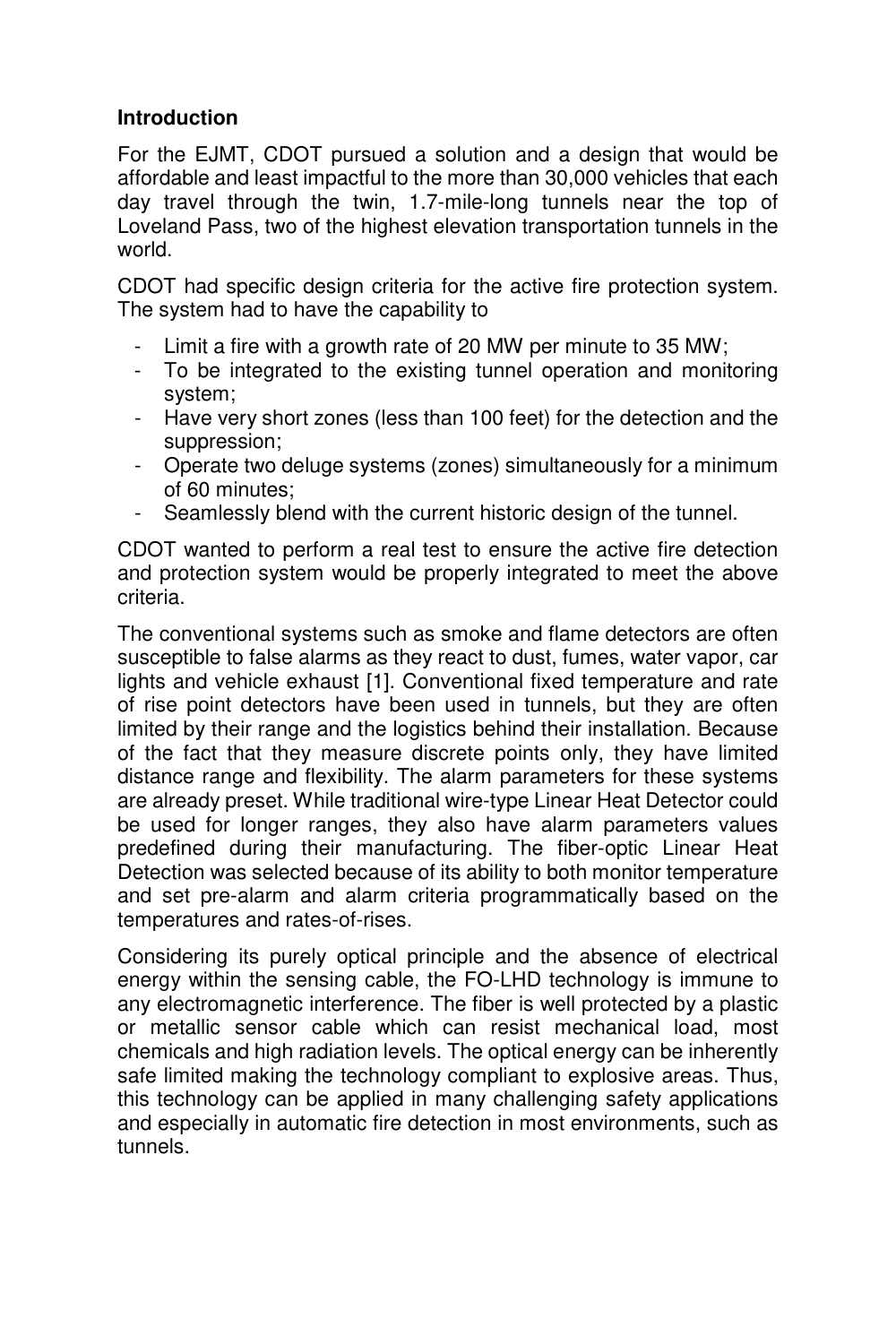## **Performance-Based Design and Experimental Test**

Normally, fire suppression systems are designed in accordance with the NFPA 13 [2]. While using these design rules for fire suppression systems has been proven to be successful, the method did not provide for the flexibility need to integrate the system into the existing architectural features of the tunnel. The use of a performance-based design approach allowed the team to account for the unique aspects of this facility while meeting the CDOT's prescribed goals.

In addition to the selection of the fiber-optic Linear Heat Detection, the design team decided to use a water only deluge system. The evaluation of each type of system weighed factors such as environmental impacts, construction cost and long term maintenance costs [2]. These two choices provided a balance between construction cost, continued maintenance cost and low environmental impact.



Fig. 1. Mock up test chamber.

As part of the proof of concept and design build process, a replica of the EJMT's roadway space of the tunnel was constructed. The mock up included the fiber-optic Linear Heat Detection (LHD) for fire detection, the suppression and alarm components that were to be used in the actual installation. Additional instrumentation such as thermometers and anemometer were installed that recorded temperature and wind velocity. The acquired data was used to estimate the fire size pre and post deluge system activation. Each system was evaluated using a heptane pool fire in both a shielded and unshielded configuration.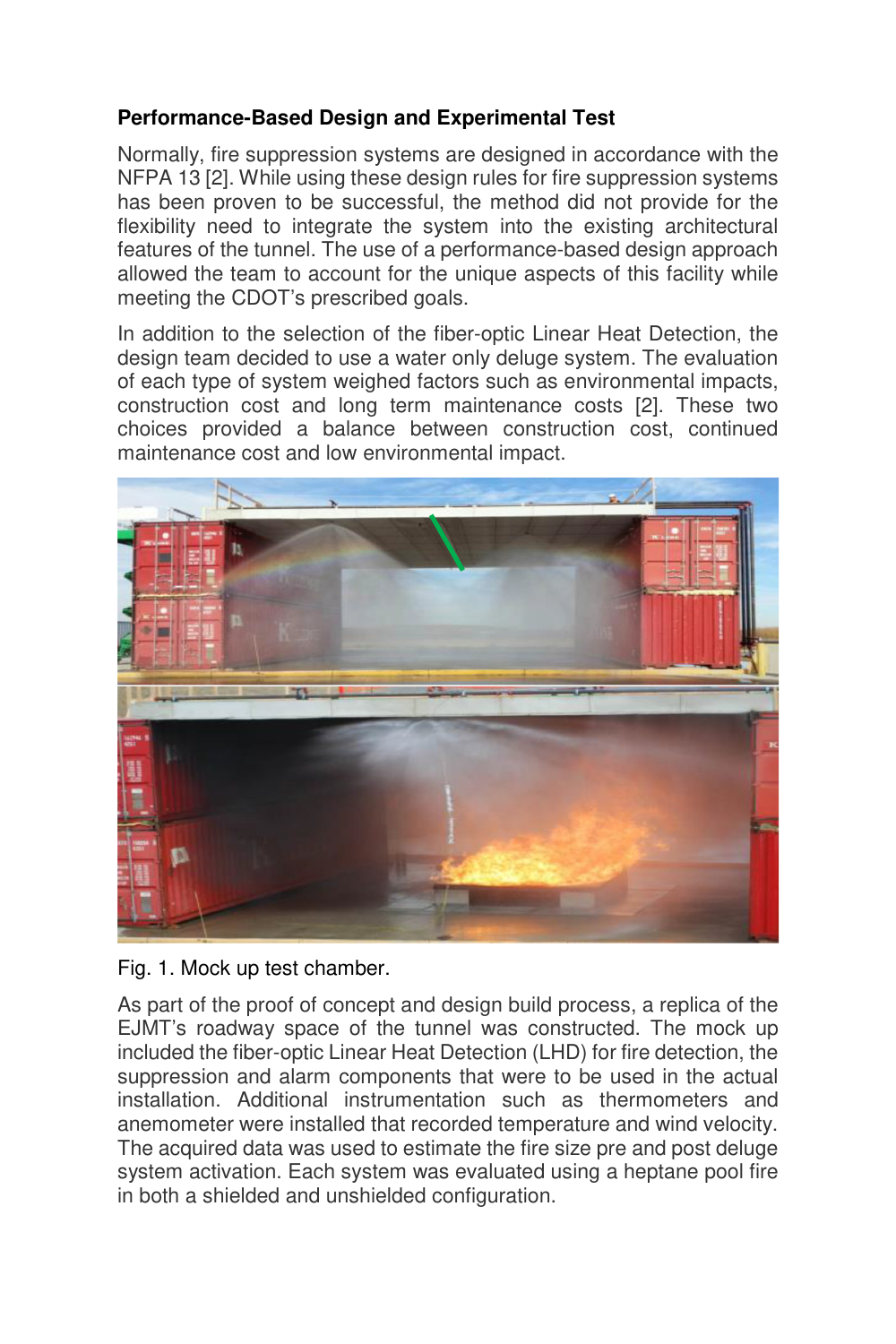## **Integration to Eisenhower-Johnson Memorial Tunnel (EJMT)**

After the performance based design concept had been proven, the system design and layout needed had to be in-line with the existing tunnel infrastructure. The FO-LHD was installed up in the ceiling in the middle of the two-lane roadways. The system featured two FO-LHD controllers with the cable routed in a Class A configuration so that even if the cable is accidentally damaged, the temperature and the fire detection system would still operate without issues.



Fig. 2. Installation of FO LHD.



Fig. 3. Integrated active fire protection system.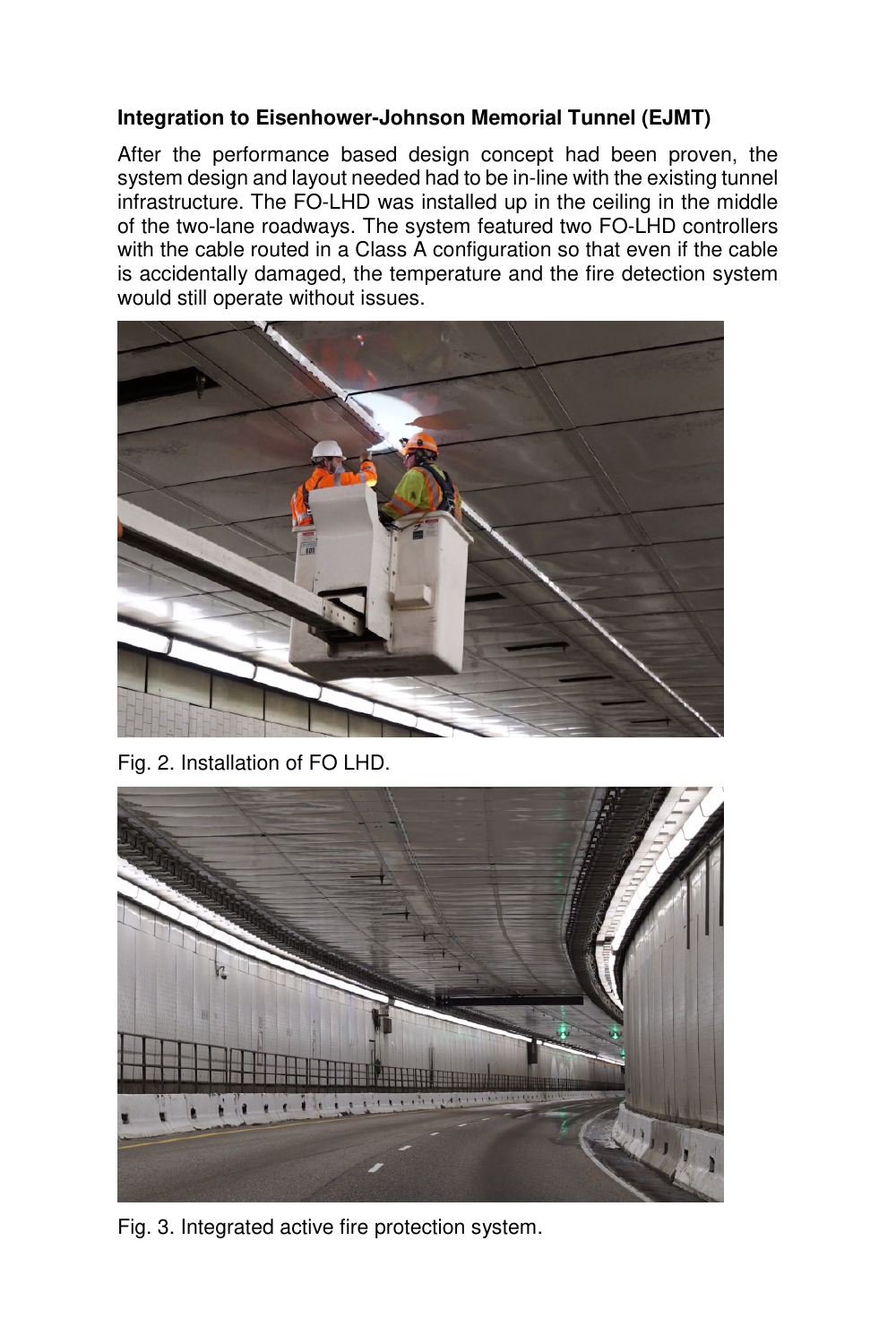The set points of the LHD were determined through analyzing recorded ambient temperature data over a three-month period in each tunnel and expected temperatures predicted through the FDS modeling.

The FO-LHD is installed on the ceiling of the road tunnel and monitors the temperature while sectioned in multiple virtual zones. The FO-LHD monitors the tunnel temperature and is set to send pre-alarms and alarms to the main fire alarm panel system. There are twelve (12) pan-tilt-zoom (PTZ) cameras in each tunnel. The cameras are pre-positioned to zones of alarm when a temperature rise of 25 °F/minute is detected. In the event of a sudden and abnormal increase in temperature due to a starting fire, the FO-LHD will first automatically activate two cameras and changing its positions and zoom-in on the corresponding zone.



Fig. 4. Illustration of the system's operation during fire trial.